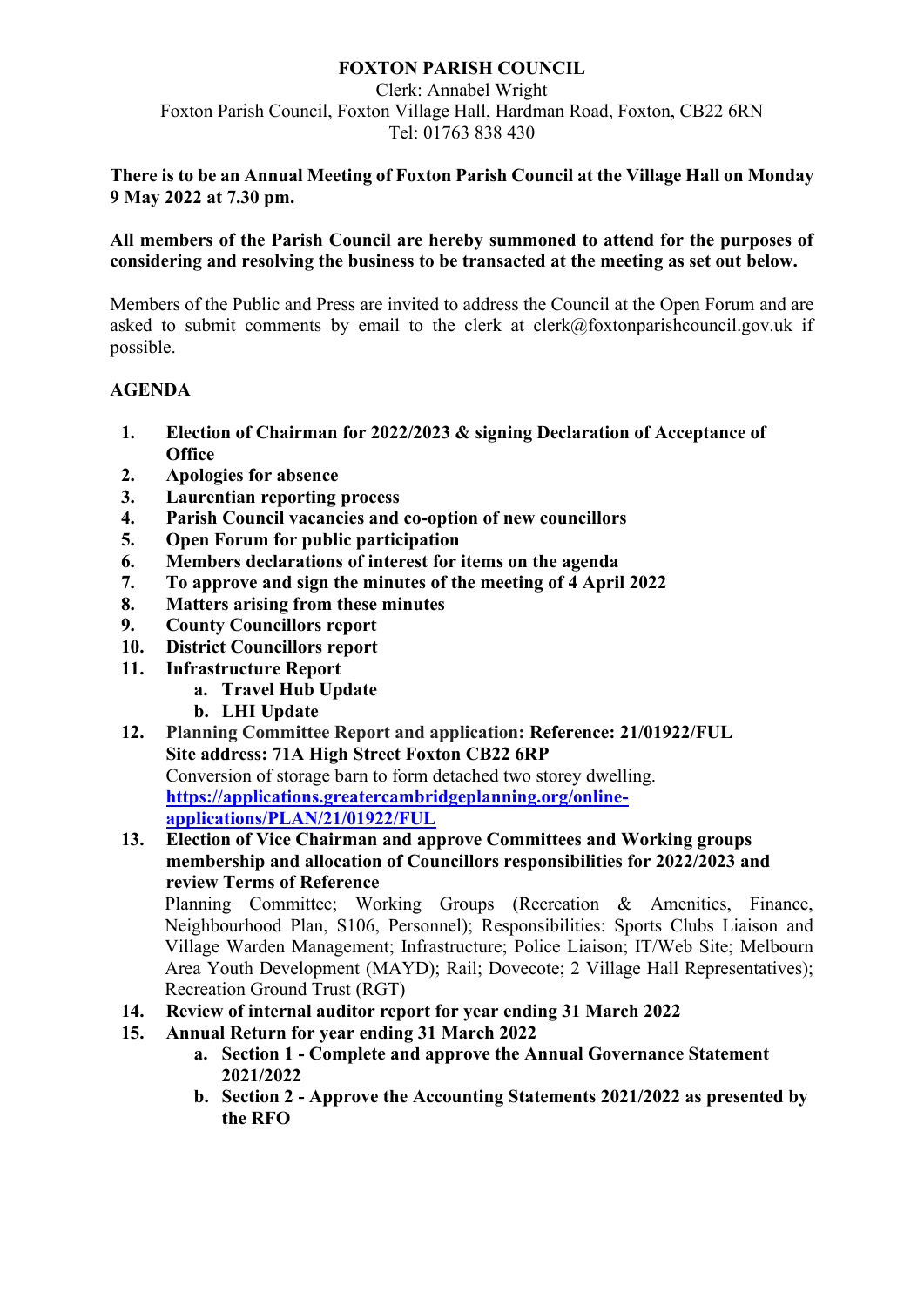### **16. Review and approval of:**

- **a. Bank accounts, direct debits and standing orders**
- **b. Asset Register**
- **c. Risk Register**
- **d. Adoption of Local Government Association Model Councillor Code of Conduct 2020**

*A review of the Parish Council's policies will be undertaken at the June Parish Council meeting to allow newly elected councillors time to review these.*

- **17. S106 Update**
- **18. R&A Update including (i) Antisocial behaviour on basketball court; (ii) Football Foundation Grant; (iii) whole recreation ground risk assessment on 30 May 2022**
- **19. Approval of quotes:**
	- **a. CAPALC Councillor training £75x 2 and Chairman training £50**
	- **b. Insurance renewal (one quote received £1,645.75, second awaited, third unable to provide insurance cover)**
	- **c. Fertiliser application Contractor A £1120+VAT; Contractor B £2400+VAT**
	- **d. Recreation ground grass cutting near allotments £50**
	- e. **Foxton Jubilee Picnic S106 flyer - 250 A5 flyers £44; 250 A5 double sided flyers £60, 250 A4 flyers £47; 500 A5 flyers £52; 500 A5 double sided flyers £84, 500 A4 flyers £65**
- **20. Finance**
	- **a. Approval of bank signatories**
	- **b. Approval of payments in attached schedule**  *Invoices received after the agenda has been published may be brought to the Parish Council meeting for approval*
- **21. Ways of getting PC information to residents - social media, leaflets, Laurentian**
- **22. Items for next agenda**
- **23. Date and time of Parish Council Meeting: Monday 6 June 2022 at 7.30pm** *Motion to exclude Public and Press: Section 1 (2) of the Public Bodies (Admission to Meetings) Act 1960 where publicity would be prejudicial to the public interest by reason of the confidential nature of the business about to be transacted on the following agenda item 24*
- **24. Consider legal correspondence relating to letter from Tees Law on behalf of their client at 28 Illingworth way re (i) the extension of the play area; and (ii) the maintenance of land behind 28 Illingworth Way**

Annabel Wright

**Annabel Wright, Parish Clerk – 4 May 2022 clerk@foxtonparishcouncil.gov.uk**

## **Receipts**

- 1. Precept  $\epsilon$  22,500
- 2. VAT refund  $\epsilon$ 1402.08

### **Payments**

# **Payments made (prior agreed)**

- 1. Salary (SO), pension LGA 1972 s112, s111 *Confidential*
- 2. Google Ireland Gmail  $LGA 1972 s111, s142$   $£41.40$
- 3. Opus Metered street lights Parish Councils Act 1957, s3; Highways Act 1980 s301 £19.69 inc VAT
- 4. Opus Unmetered street lights Parish Councils Act 1957, s3; Highways Act 1980 s301 £228.04 inc VAT
- 
- 
-